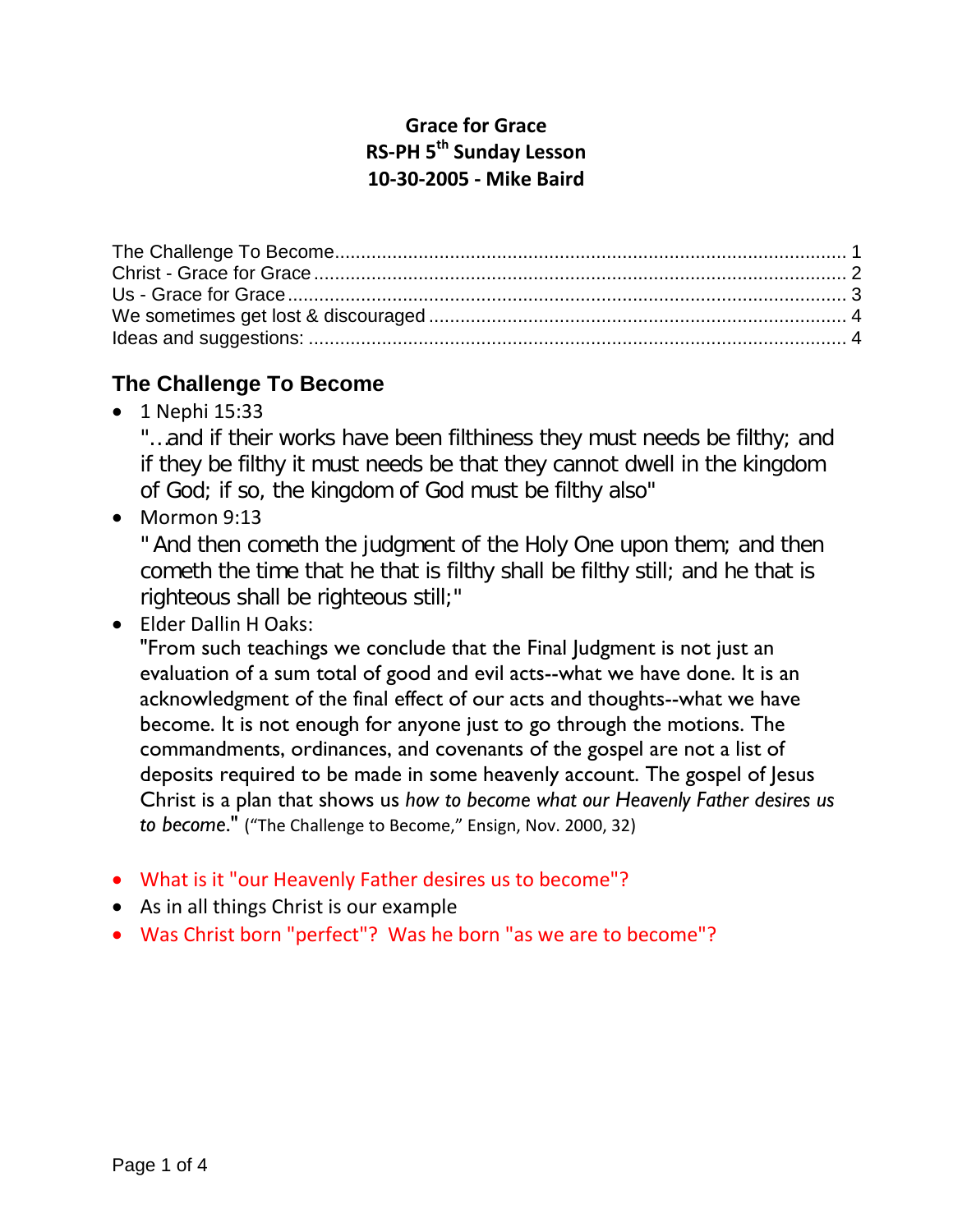## <span id="page-1-0"></span>**Christ - Grace for Grace**

- Christ was sinless grace was not for compensation of sin
- Grace for grace and suffering to empower personal growth
	- Hebrews 5:8-9 "being made perfect"
	- Luke 13:32

"the third day I shall be perfected"

• Elder Russel M Nelson:

"… let us consider another highly significant statement made by the Lord. Just prior to his crucifixion, he said that on "the third day I shall be perfected." Think of that! The sinless, errorless Lord—already perfect by our mortal standards—proclaimed his own state of perfection yet to be in the future. His eternal perfection would follow his resurrection and receipt of "all power … in heaven and in earth." The perfection that the Savior envisions for us is much more than errorless performance. It is the eternal expectation as expressed by the Lord in his great intercessory prayer to his Father—that we might be made perfect and be able to dwell with them in the eternities ahead." ("Perfection Pending," Ensign, Nov. 1995, 86)

• D&C 93:12-13

"grace for grace"

• Bruce Hafen:

"Jesus taught that we should be perfect as he is perfect. His experience suggests that his own developmental process was marked by his being a recipient of the Father's divine grace. His experience also shows that being free from sin is not the same thing as attaining a state of perfection." (The Broken Heart, p. 164.)

• Christ moved from a sinless (neutral) to a "completed" (exalted) state receiving grace for grace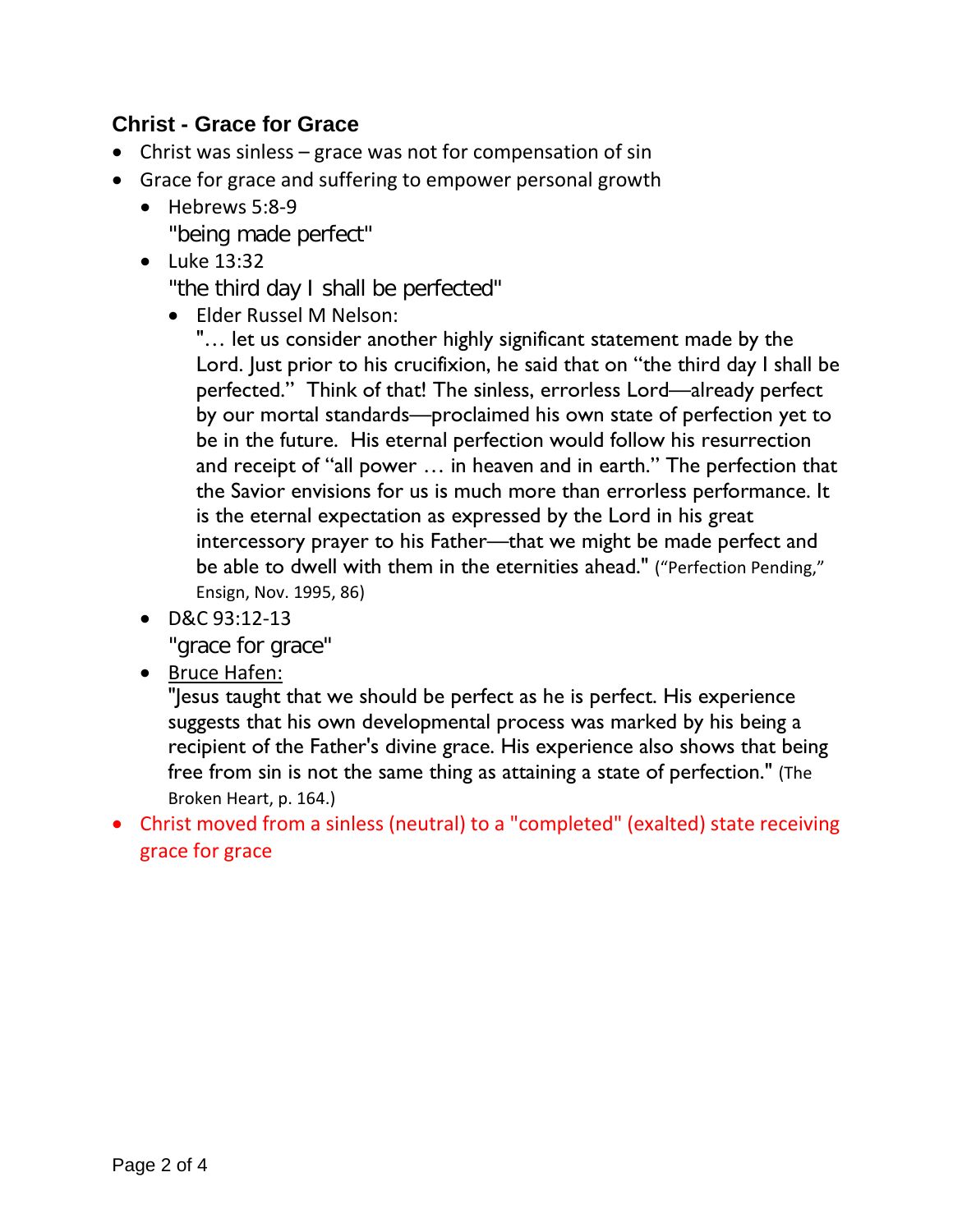#### <span id="page-2-0"></span>**Us - Grace for Grace**

- Our relationship to Father can mirror Christ's!
	- D&C 93:19-20
		- "grace for grace "
- However we move negative -> neutral -> positive
	- Bruce Hafen:

"We grow in two ways—removing negative weeds and cultivating positive flowers. The Savior's grace blesses both parts—if we do our part. First and repeatedly we must uproot the weeds of sin and bad choices. It isn't enough just to mow the weeds. Yank them out by the roots, repenting fully to satisfy the conditions of mercy. But being forgiven is only part of our growth. We are not just paying a debt. Our purpose is to become celestial beings. So once we've cleared our heartland, we must continually plant, weed, and nourish the seeds of divine qualities. And then as our sweat and discipline stretch us to meet His gifts, "the flow'rs of grace appear," like hope and meekness" ("The Atonement: All for All," Ensign, May 2004, 97)

- What is it that enables us to move from negative -> positive?
- What is this state called?
- Negative -> neutral: *Atonement* and our repentance free us from sin (neutral state) (see justification  $-$  "*Justification & Sanctification – Outline*" by Mike Baird)
- What is it that enables us to move from neutral -> postitive?
- Neutral -> positive: *Atoning* grace can move us beyond remission of sins to perfection
	- Moroni 10:32-33 "perfected in him… by the grace of God, through the shedding of the blood of Christ "
	- D&C 76:69 "Just men made perfect "
	- Bruce Hafen:

"Through the Holy Ghost, the Atonement makes possible certain spiritual endowments that actually purify our nature and enable us to live a more "eternal" or Godlike life." (Beauty for Ashes: The Atonement of Jesus Christ," Ensign, Apr. 1990, pg 7.)

• Charity & Hope are both endowments of grace